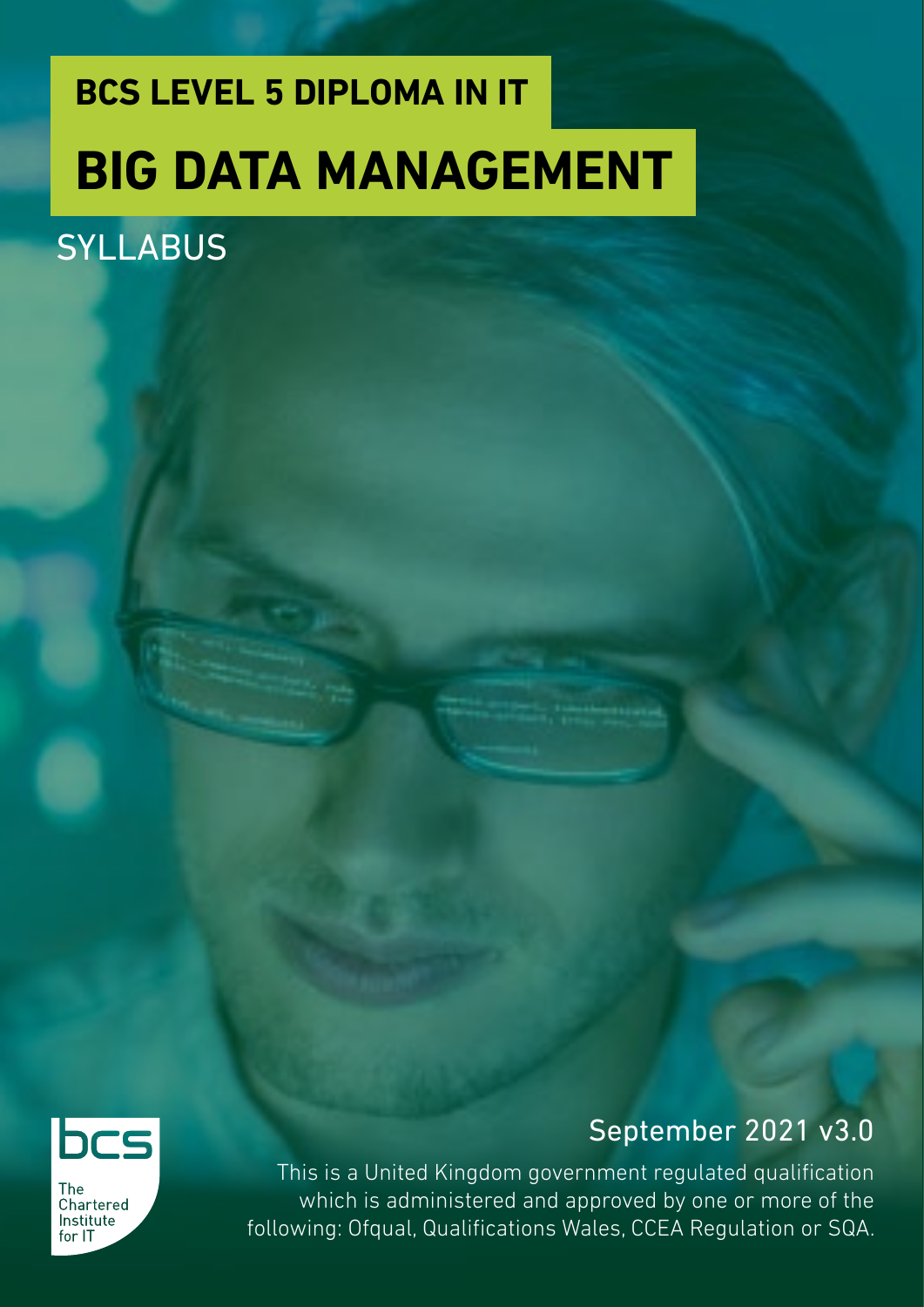### **CONTENTS**

- Introduction 3.
- 4. Qualification Suitability and Overview
- 4. SFIA Levels
- 5. Learning Outcomes
- **6.** Syllabus
- 13. Examination Format
- 13. Question Weighting
- 14. Recommended Reading
- 17. Using BCS Books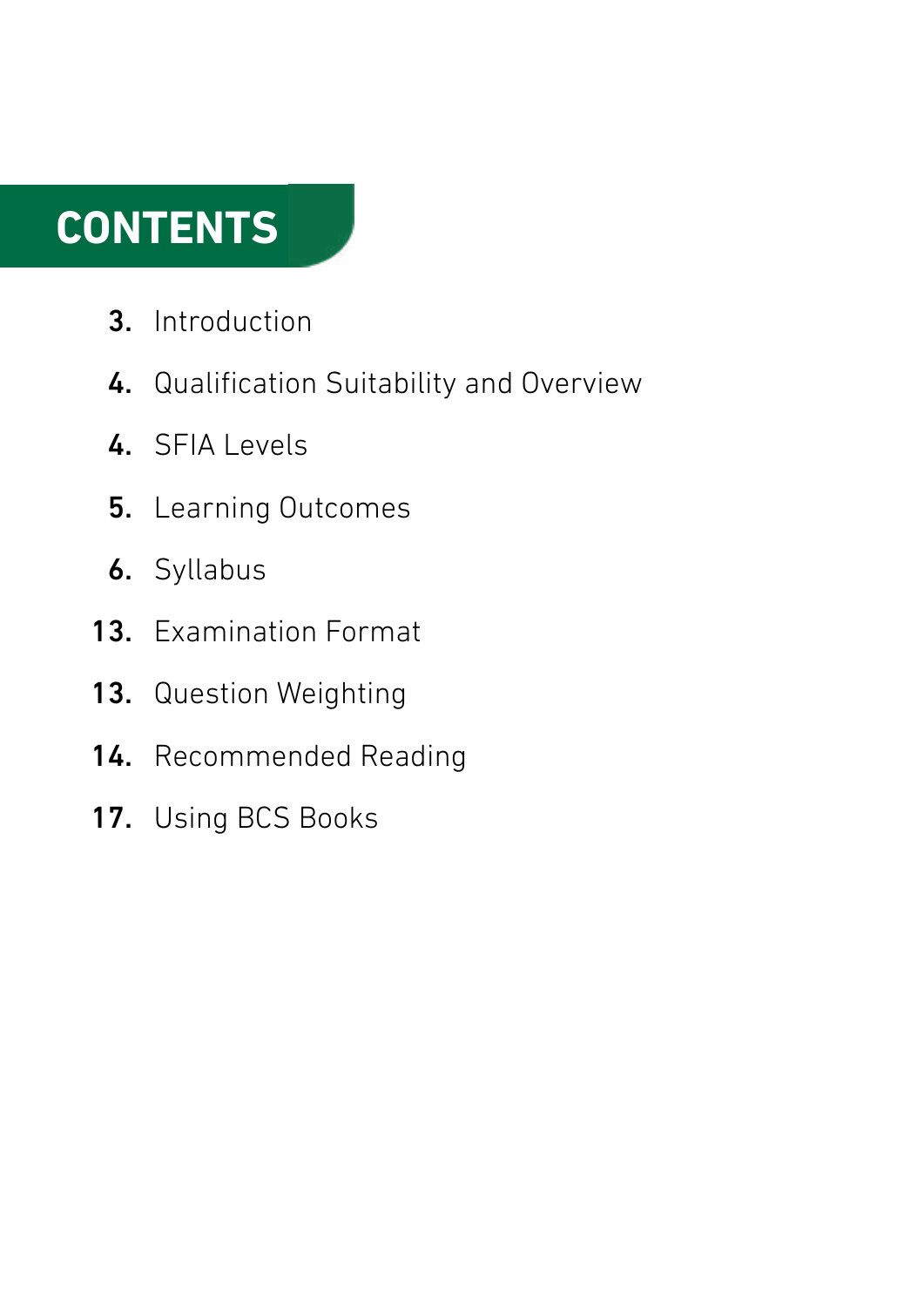

### **Introduction**

The second stage within the BCS three-stage Higher Education Qualification programme, the Level 5 Diploma enables candidates who have already achieved the Level 4 Certificate in IT to progress to higher levels of knowledge and competency.

This internationally-recognised qualification introduces you to the business-related aspects of the IT industry, developing your technological expertise while also considering the potential challenges of the dayto-day running of an organisation, such as legal obligations and intellectual property.

Our modules have been created in-line with the latest developments in the industry, giving you a competitive edge in the IT job market. You will have the opportunity to learn about object-oriented programming, user experience, systems analysis and design, as well as to build upon knowledge and skills developed during the Level 4 Certificate.

To successfully achieve the qualification, candidates need to complete:

- One core module
- Three optional modules
- One Professional Project in IT

Candidates who wish to progress onto the next stage will need to complete the Project at end of the Level 6 Professional Graduate Diploma in IT.

#### **Big Data Management Optional Module**

The Big Data Management module is an optional module that forms part of the Level 5 Diploma in IT – the second stage within the BCS three-stage Higher Education Qualification programme.

Candidates will be introduced to Big Data architectures, infrastructures, as well as tools and techniques for data analysis. They will explore issues relating to Big Data management and develop specialist knowledge and understanding relating to the storage, data and programming interface models used for Big Data. Candidates will have the opportunity to learn to construct simple R language scripts.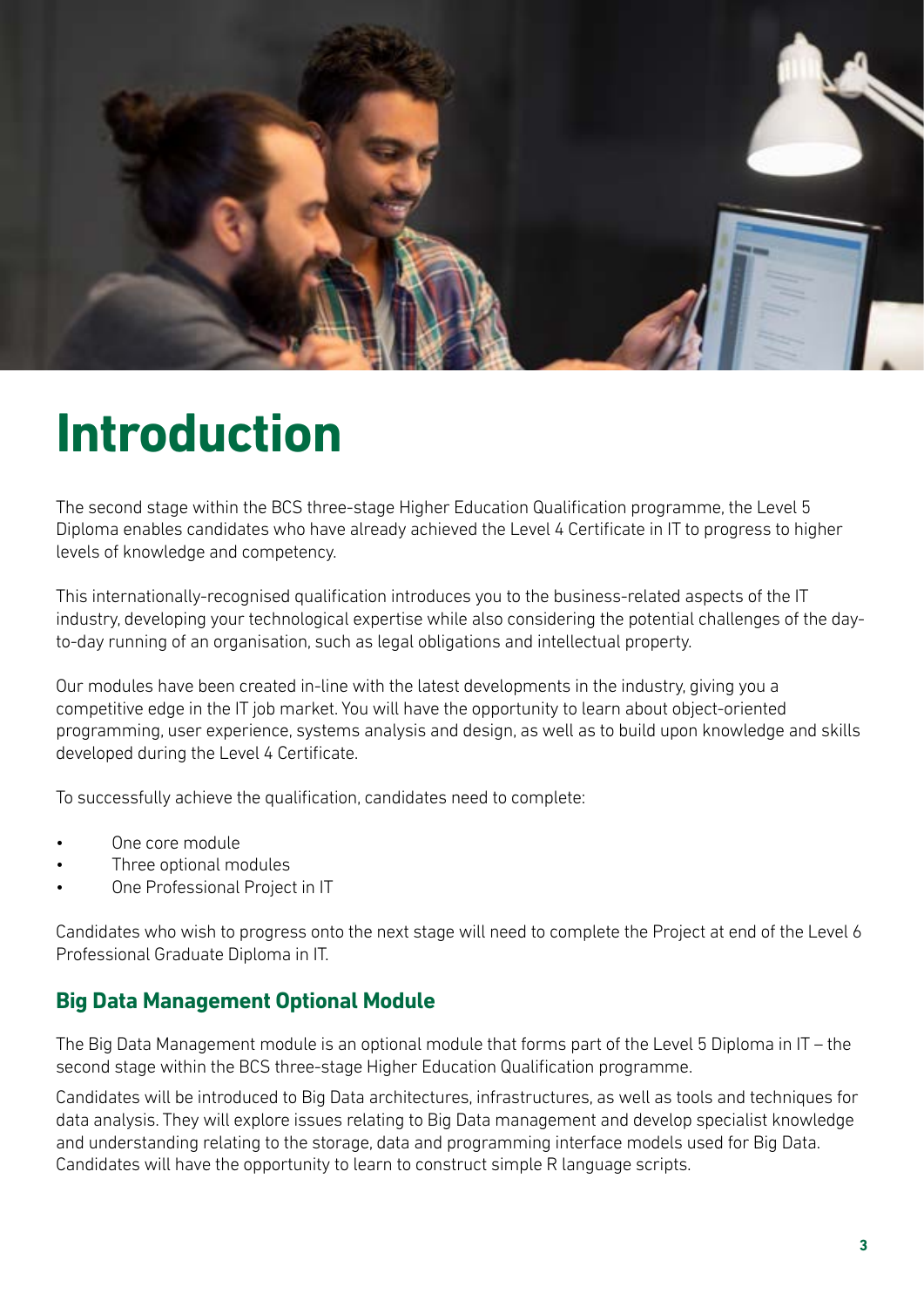## **Qualification Suitability and Overview**

Candidates must have achieved the Certificate in IT or have an appropriate exemption to be entered for the Diploma in IT. Candidates can study for this diploma by attending a training course provided by a BCS accredited Training Provider or through self-study, although it is strongly recommended that all candidates register with an approved centre. Studying with an approved centre will deliver significant benefits.

Candidates are required to become a member of BCS, The Chartered Institute for IT, to sit and be awarded the qualifications. Candidates may apply for a four-year student membership that will support them throughout their studies.

The Level 5 Diploma is suitable for professionals wishing to gain a formal IT qualification, and this module may be particularly relevant for candidates interested in career opportunities such as machine learning engineering, data architecture, data analysis, or business/analytics translation.

| <b>Total Qualification Time</b> | <b>Guided Learning Hours</b> | <b>Assessment Time</b> |
|---------------------------------|------------------------------|------------------------|
| (Certificate)                   | (Module)                     | (Exam)                 |
| 1086 hours                      | 225 hours                    | <b>Two hours</b>       |

### **SFIA Levels**

This award provides candidates with the level of knowledge highlighted within the table, enabling candidates to develop the skills to operate successfully at the levels of responsibility indicated.

| <b>Level</b><br>K7 | <b>Levels of Knowledge</b> | <b>Levels of Skill and Responsibility (SFIA)</b><br>Set strategy, inspire and mobilise |
|--------------------|----------------------------|----------------------------------------------------------------------------------------|
| K <sub>6</sub>     | Evaluate                   | Initiate and influence                                                                 |
| K <sub>5</sub>     | Synthesise                 | Ensure and advise                                                                      |
| K4                 | Analyse                    | Enable                                                                                 |
| K <sub>3</sub>     | <b>Apply</b>               | <b>Apply</b>                                                                           |
| K <sub>2</sub>     | <b>Understand</b>          | <b>Assist</b>                                                                          |
| K1                 | <b>Remember</b>            | <b>Follow</b>                                                                          |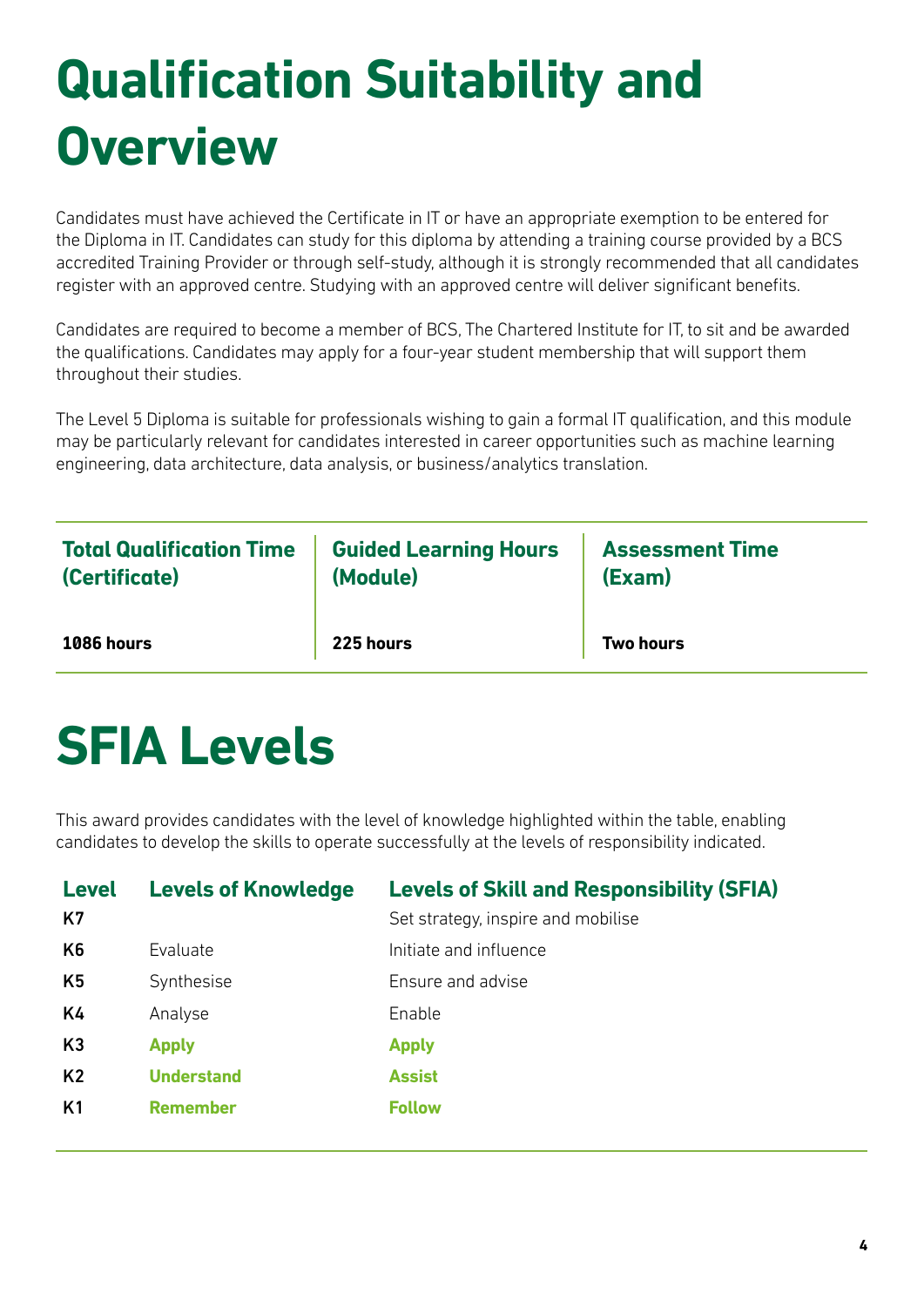#### **SFIA Plus**

This syllabus has been linked to the SFIA knowledge skills and behaviours required at Level 5.

#### **INAN3:**

Undertakes analytical activities and delivers analysis outputs, in accordance with customer needs and conforming to agreed standards.

#### **DBDS3**

Develops appropriate physical database or data warehouse design elements, within set policies, to meet business change or development project data requirements. Interprets installation standards to meet project needs and produces database or data warehouse component specifications.

#### **SCTY3**

Communicates information security risks and issues to business managers and others. Performs basic risk assessments for small information systems. Contributes to vulnerability assessments. Applies and maintains specific security controls as required by organisational policy and local risk assessments. Takes action to respond to security breaches in line with security policy and records the incidents and action taken.

#### **NTDS3**

Produces outline system designs and specifications, and overall architectures, topologies, configuration databases and design documentation of networks and networking technology within the organisation. Specifies user/system interfaces, including validation and error correction procedures, processing rules, access, security and audit controls. Assesses associated risks, and specifies recovery routines and contingency procedures. Translates logical designs into physical designs.

Further detail around the SFIA Levels can be found at [www.bcs.org/levels.](https://www.bcs.org/media/5165/sfia-levels-knowledge.pdf)

### **Learning Outcomes**

Upon completion of this module, candidates will be able to:

- Comply with applicable government regulations and maintain the security of Big Data.
- Manage appropriate architectures and storage for Big Data applications.
- Analyse data held within typical Big Data systems.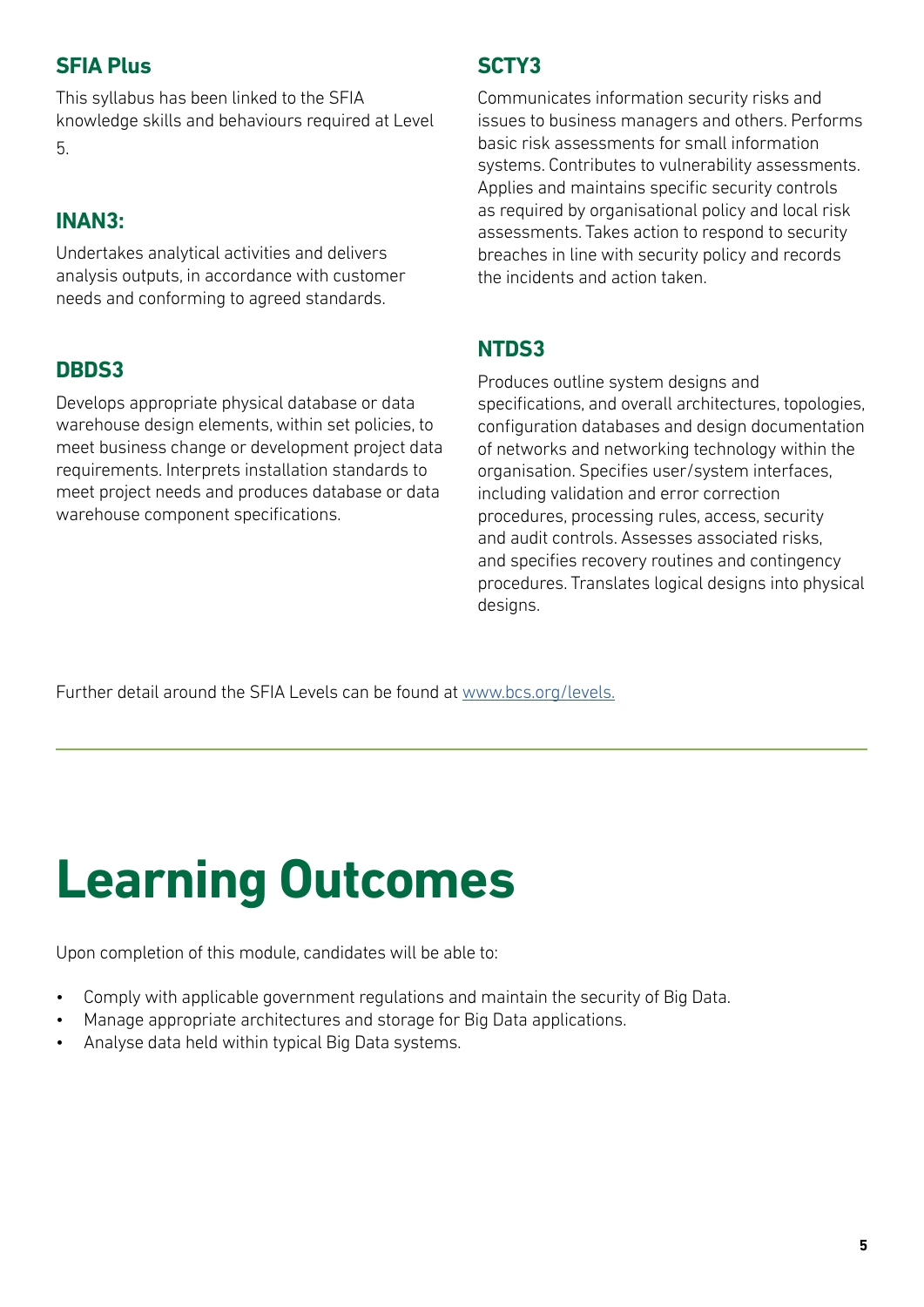### **Syllabus**

#### **1. Big Data Fundamentals**

#### **Learners will be able to:**

**1.1** Explain and describe defining characteristics.

#### **Indicative content**

#### **Guidance**

**Guidance**

**Guidance**

a. Laney's Vs (volume, velocity, variety, veracity, valence and value) and later extensions

Candidates will need an awareness of the recognised attributes of big data as shown in the indicative content, and the implications that they will have on data storage and big data processing.

b. Typical measures of magnitude

**1.2** Explain categories and examples of big data.

#### **Indicative content**

- a. Machines
- b. People
- c. Organisations

Candidates will need to draw on real-world examples of systems based on big data, such as Facebook and Twitter.

**1.3** Describe the challenges of big data.

#### **Indicative content**

- a. Storage
- b. Infrastructure
- c. Technologies
- d. Processing

Candidates should have an understanding of organisations' obligations to plan for storage, employ staff with appropriate skills, keep up-to-date with new technology, and efficiently process and analyse data.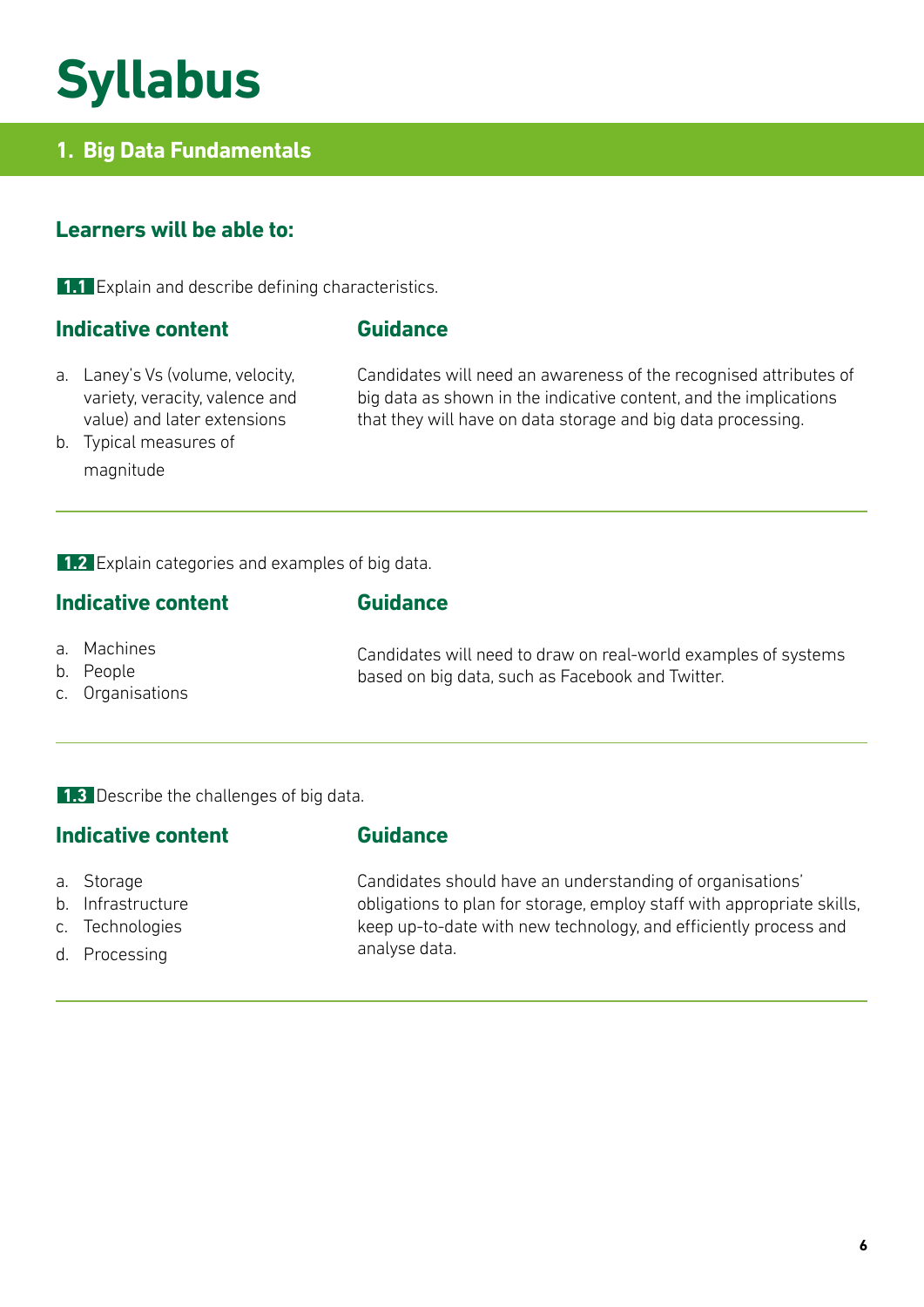#### **2. Management Issues for Big Data**

#### **Learners will be able to:**

**2.1** Explain the key management issues for big data.

#### **Indicative content**

#### **Guidance**

- a. Staffing
- b. Skillsets
- c. Strategies
- d. Total cost of ownership

Big data is often associated with new technologies – it implies the use of large amounts of storage and specialised kit. Candidates should be able to explain the potential challenges (and expenses) for organisations in terms of finding experienced staff and, as data tends to grow exponentially, forward planning in terms of staff and their skillsets is essential.

**2.2** Describe the service provisions for big data management.

#### **Indicative content**

#### **Guidance**

- a. Sourcing (ingestion)
- b. Storage
- c. Quality
- d. Operations
- e. Scalability

Candidates should be able to discuss issues around data gathering, efficient storage and assurance of data quality, and resilience to data growth.

**2.3** Explain security, ethical and legal considerations.

#### **Indicative content**

c. Considerations of data privacy in national laws, e.g. EU GDPR, US data regulations and UK data privacy regulations

a. Personal data b. Internal data

#### **Guidance**

It is important for candidates to have an understanding of how and why governmental controls and data privacy are important, especially in the context of unstructured, personal data.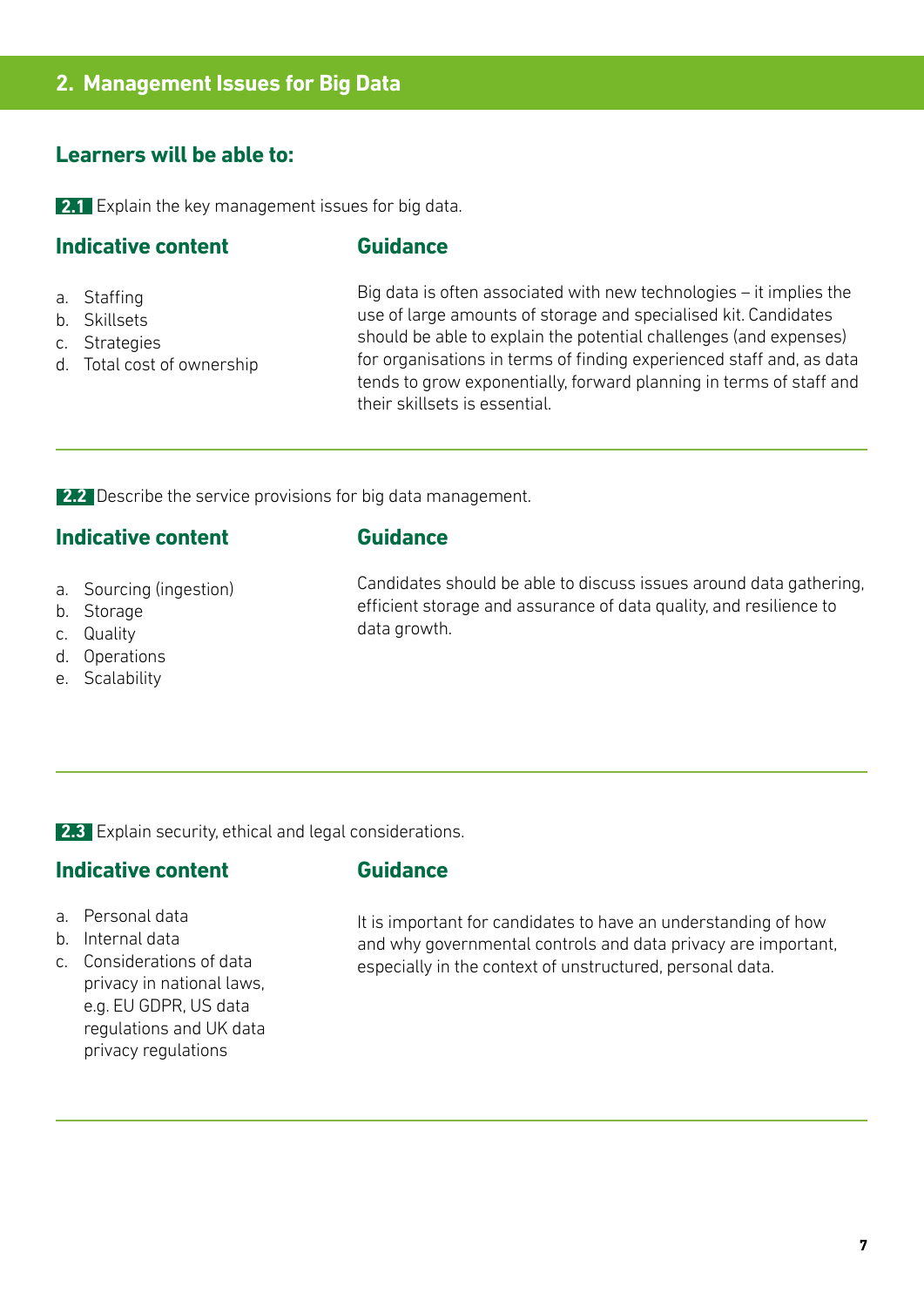#### **3. Storage, data and programming interface models used for Big Data**

#### **Learners will be able to:**

**3.1** Describe the key storage data, data types and documentation.

#### **Indicative content**

#### **Guidance**

- a. Key-value
- b. Relational
- c. Extensible
- d. Document

Candidates should be familiar with new storage organisations and the potential implications of using them. It would also be helpful for candidates to have knowledge of some commercial systems such as Mongo DB and NoSQL products.

**3.2** Explain data storage.

#### **Indicative content**

- a. Block
- b. File
- c. Object-based

**Guidance**

The physical characteristics of data storage, its positioning, processing and transfer to memory are key concepts for Big Data practitioners, and candidates should be able to discuss these.

#### **3.3** Describe data modelling.

#### **Indicative content**

- a. Structured data
- b. Unstructured data
- c. Streamed data

**Guidance**

**Guidance**

Candidates will need to compare and contrast structured and unstructured data, as well as the characteristics of streamed data.

**3.4** Demonstrate data modelling in real time.

#### **Indicative content**

a. Pipelines with Kafka and similar technologies

Increased flexibility in data design approaches is becoming more and more important. Candidates will need to demonstrate the versatility of Kafka and other similar technologies.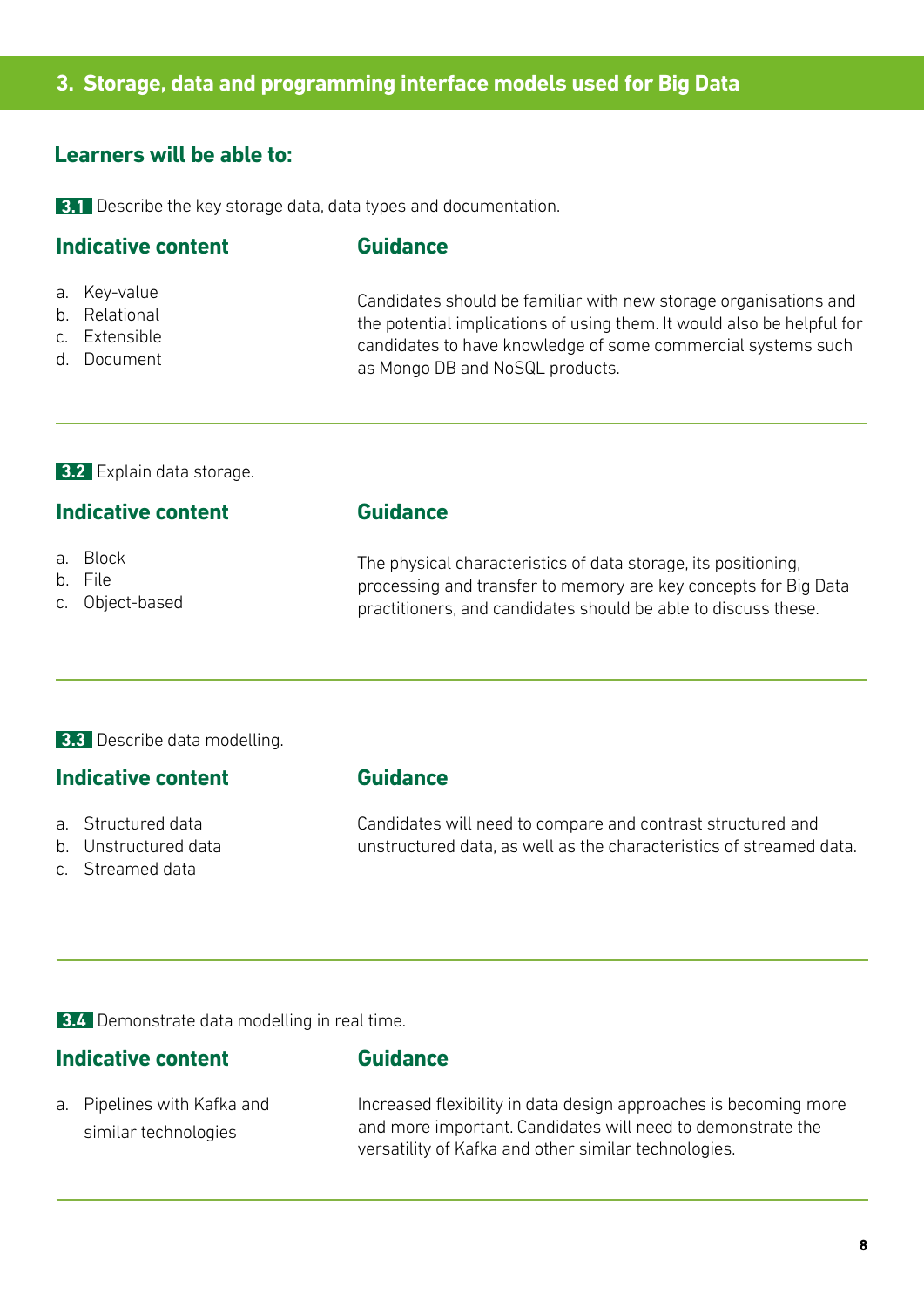**3.5** Compare programming interface models.

#### **Indicative content**

- a. Hadoop
- b. MapReduce
- c. Spark
- d. Yarn

**Guidance**

Candidates will be expected to be familiar with big data systems' languages and interfaces when handling such systems, as well as comparing these systems and considering their advantages and disadvantages.

#### **4. Architecture for Big Data**

#### **Learners will be able to:**

**4.1** Describe techniques for storing data in secondary storage.

#### **Indicative content**

#### **Guidance**

- a. MapReduce
- b. HDFS
- c. Yarn

Candidates are expected to have knowledge of underlying concepts and techniques used in software, such as MapReduce.

**4.2** Explain and compare noSQL and RDBMS.

#### **Indicative content**

#### **Guidance**

- a. Definition, benefits, and comparison to RDBMS
- b. ACID properties

Candidates should be able to assess the use of BASE versus ACID approaches when dealing with transaction processing and concurrency control.

**4.3** Describe Brewers theorem.

#### **Indicative content**

a. Use of CAP 9 Consistency Availability Partition Tolerance Correct in NoSQL frameworks

**Guidance**

Candidates should be aware of how to process transactions and be able to describe this process.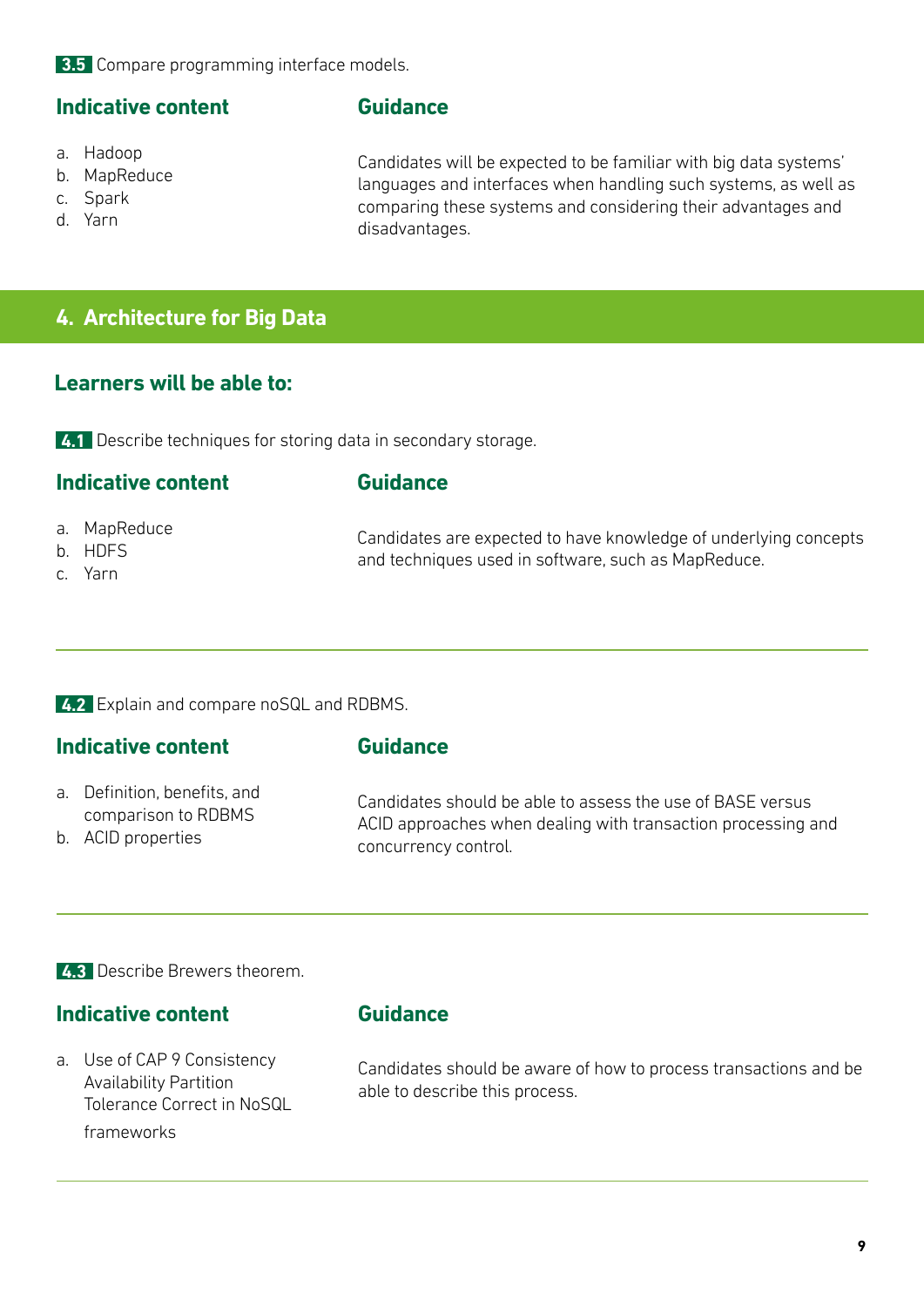**4.4** Demonstrate and analyse database frameworks.

#### **Indicative content**

- **Guidance**
- a. Examples that provide CA, CP, and AP, e.g. MongoDB, MySQL, and Cassandra

Candidates should be able to evaluate how effective common database products are.

#### **5. Big Data infrastructures**

#### **Learners will be able to:**

**5.1** Explain the use of data with cloud-based networks.

#### **Indicative content**

#### **Guidance**

- a. In-house
- b. Outsourced

Candidates should have a solid understanding of potential implications of using Big Data in cloud systems versus onpremises.

**5.2** Describe distributed file systems.

#### **Indicative content**

#### **Guidance**

a. Specialised applications, e.g. GFS

Candidates should be able to show understanding of the impact of distributed file systems, such as Hadoop, on typical big data processing.

**5.3** Describe ownership and financial implications of cloud use.

#### **Guidance**

Candidates should be able to contrast security and financial risk of cloud-based technology with the expense and management of on-premises systems.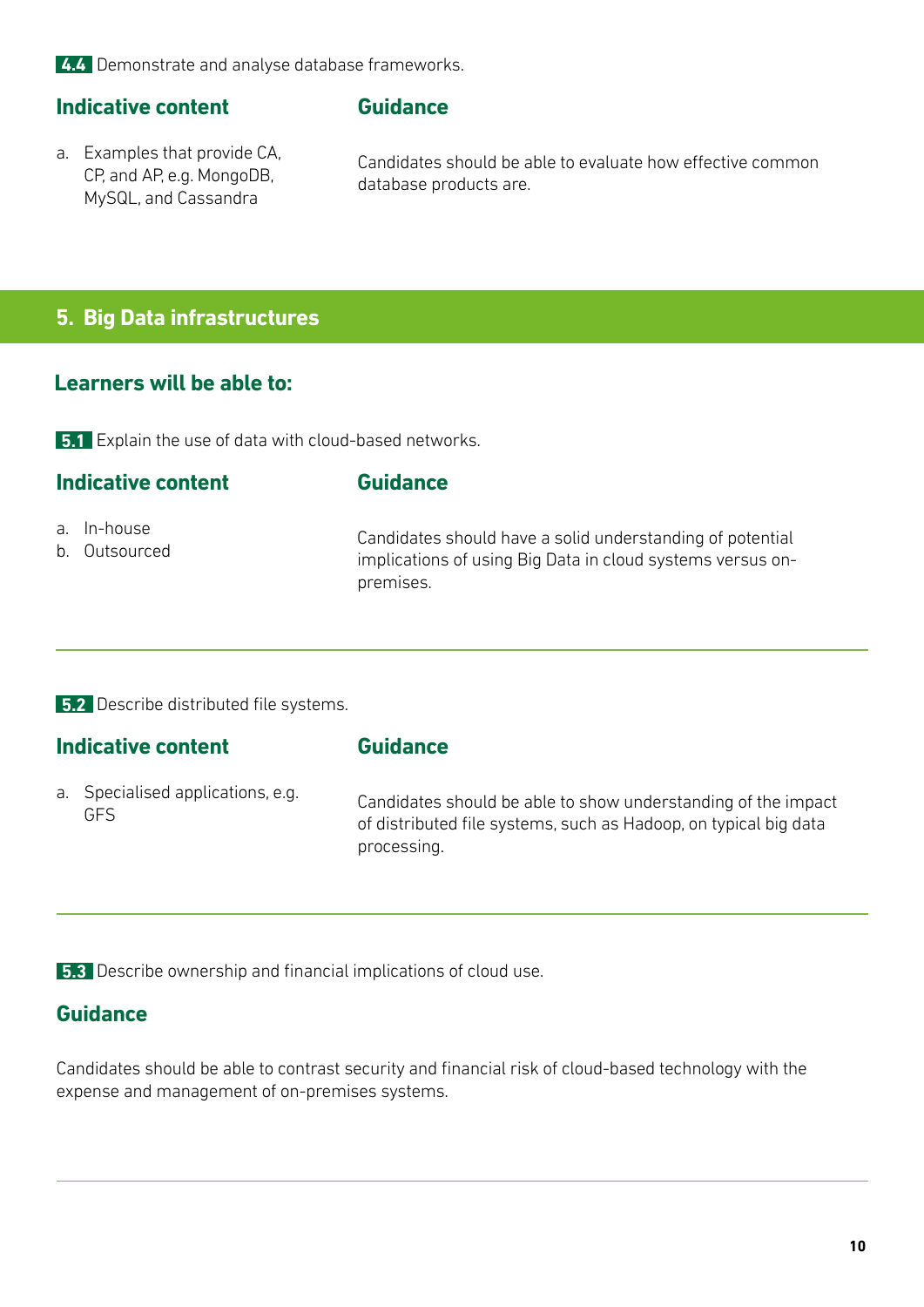#### **Learners will be able to:**

**6.1** Explain Gartner's model.

#### **Indicative content**

- a. Descriptive
- b. Diagnostic
- c. Predictive
- d. Prescriptive

**Guidance**

Candidates are expected to be familiar with Gartner's model, mapping each stage across seven dimensions: goal, data, skill sets, organisational structure, use cases (applications), analytics techniques, and supporting technology. Candidates should also understand the connections between these dimensions.

**6.2** Analyse data using basic algorithms of machine learning.

#### **Guidance**

Candidates will be required to explain fundamentals of data analysis. Basic machine learning algorithms may include linear regression, logistic regression, decision trees, SVM, dimensionality reduction algorithms, and gradient boosting algorithms, but this is not designed to be an exhaustive list.

**6.3** Demonstrate and explain the use of AI in big data applications.

#### **Guidance**

Candidates should be able to describe examples of using AI when analysing big data. For example, AI may be used to identify data types, find possible connections among datasets, and recognise knowledge using natural language processing. However, this is not an exhaustive list.

**6.4** Describe types of neural networks.

#### **Indicative content**

- a. Classifiers
- b. Feedback
- c. Feedforward
- d. Deep learning

**Guidance**

Candidates will be expected to have a general understanding of this topic and be able to describe these terms in relation to big data, but not to use or demonstrate them in the exam.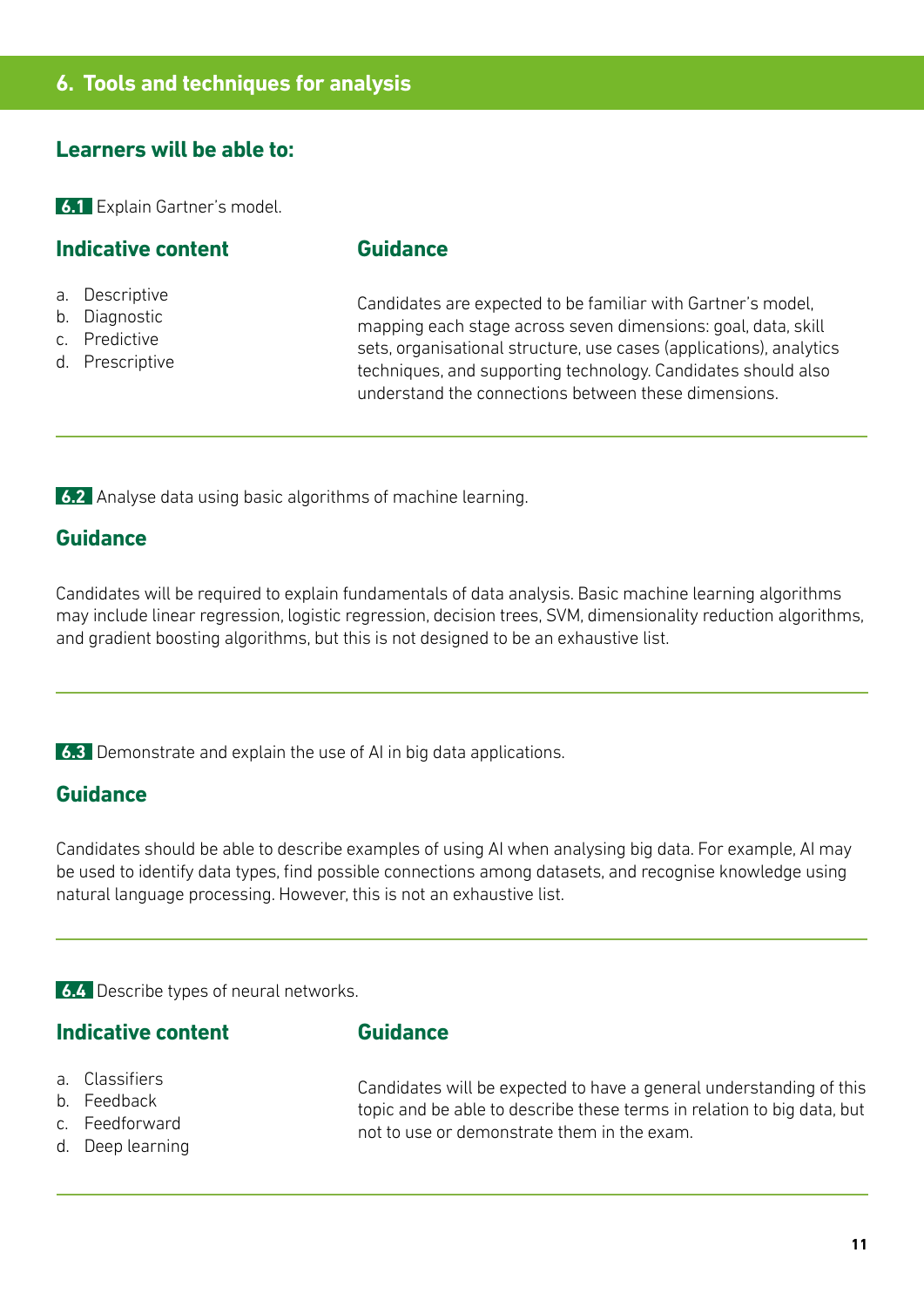**6.5** Explain and demonstrate the use of the hash function.

#### **Indicative content**

#### **Guidance**

- a. Methods and uses e.g. MapReduce.
- b. Bloom filters and their application in data mining

Candidates should be familiar with optimisation techniques such as Bloom filters, both explaining them and actively demonstrating them, or using a case system to do so in the exam.

#### **7. Introduction to R**

#### **Learners will be able to:**

**7.1** Demonstrate statistical analysis.

#### **Indicative content**

#### **Guidance**

- a. Use of the R language
- b. Basic statistical analysis

Candidates will be expected to have knowledge of the R language and its practical use.

**7.2** Utilise and demonstrate R language.

#### **Indicative content**

#### **Guidance**

- a. Language and ecosystem basic syntax. Candidates will also be required to demonstrate their understanding of R by constructing simple R scripts.
- **7.3** Explain the basic statistics used in R.

#### **Indicative content**

- a. Mode
- b. Mean
- c. Variance
- d. 5d
- e. Moments
- f. Clustering

#### **Guidance**

Candidates should be able to understand the role and use of statistics in data analysis (e.g. mode, mean, variance).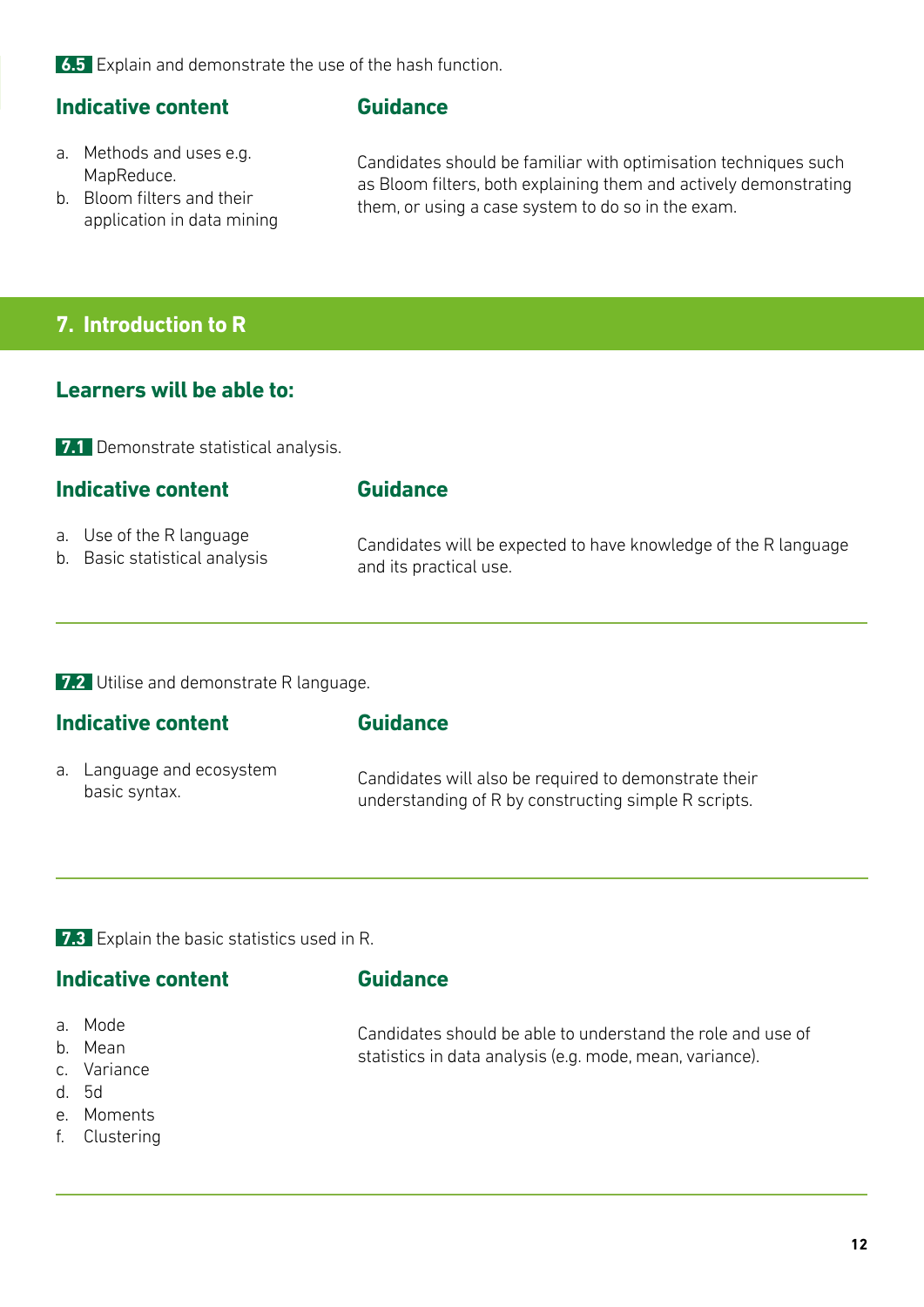**7.5** Describe CRAN packages.

#### **Indicative content**

a. Cluster analysis

#### **Guidance**

Candidates will be expected to describe and use cluster analysis in identifying patterns and trends.

### **Examination Format**

This module is assessed through completion of an invigilated written exam.

**Type** Four written questions from a choice of six, each with equal marks **Duration** Two hours **Supervised** Yes **Open Book** No (no materials can be taken into the examination room) **Passmark** 10/25 (40%) **Delivery** Paper format only

Adjustments and/or additional time can be requested in line with the BCS reasonable adjustments policy for candidates with a disability or other special considerations.

### **Question Weighting**

Candidates will choose four questions from a choice of six. All questions are equally weighted and worth 25 marks.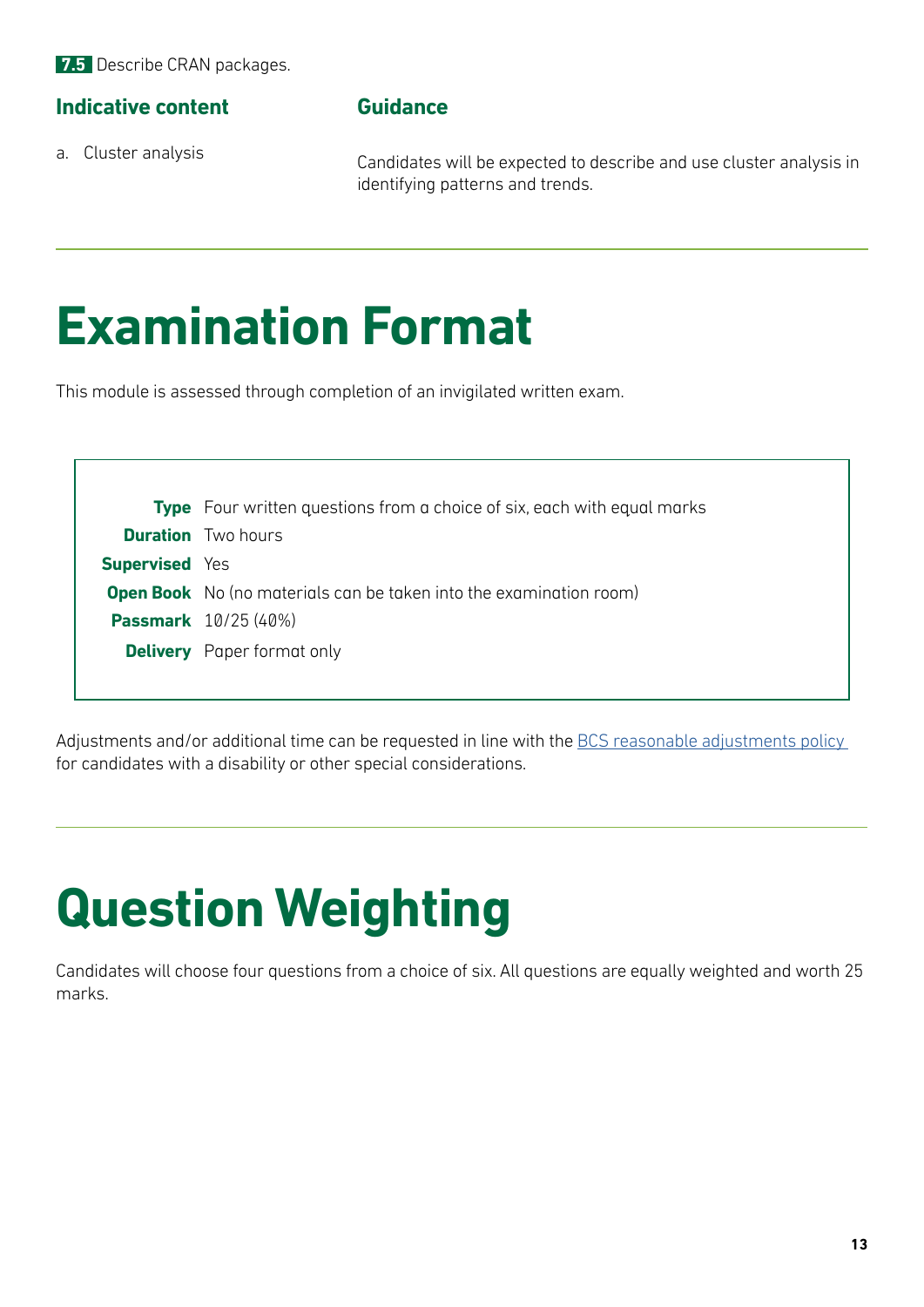### **Recommended Reading**

### **Primary texts**

|                         | <b>Title:</b> Big Data Fundamentals: Concepts, Drivers, and Techniques. |
|-------------------------|-------------------------------------------------------------------------|
|                         | <b>Author:</b> T. Erl and W. Khattak                                    |
|                         | <b>Publisher:</b> Prentice Hall                                         |
| <b>Publication</b> 2016 |                                                                         |
| date:                   |                                                                         |
|                         | <b>ISBN:</b> $978-0-134-29107-9$                                        |
|                         |                                                                         |

|                           | <b>Title:</b> Big Data Demystified: How to use big data, data science and AI to<br>make better business decisions and gain competitive advantage |
|---------------------------|--------------------------------------------------------------------------------------------------------------------------------------------------|
|                           | <b>Author:</b> D. Stephenson                                                                                                                     |
|                           | <b>Publisher:</b> Pearson Education                                                                                                              |
| <b>Publication d</b> 2018 |                                                                                                                                                  |
| date:                     |                                                                                                                                                  |
|                           | <b>ISBN:</b> $978-1-292-21810-6$                                                                                                                 |
|                           |                                                                                                                                                  |

|                         | <b>Title:</b> Big Data Management and Analysis                            |
|-------------------------|---------------------------------------------------------------------------|
|                         | <b>Author:</b> K. Adam, M. A. I. Fakharaldien, J. M. Zain and M. A. Majid |
|                         | <b>Publisher:</b> University Malaysia Pahang                              |
| <b>Publication</b> 2014 |                                                                           |
| date:                   |                                                                           |
|                         | <b>Available at:</b> Web link (Accessed 5 July 2021)                      |

|                                                    | <b>Title:</b> Benefits, Challenges and Tools of Big Data Management |
|----------------------------------------------------|---------------------------------------------------------------------|
|                                                    | <b>Author:</b> F. Almeida                                           |
|                                                    | <b>Publisher:</b> Journal of Systems Integration                    |
| <b>Publication</b> 2017                            |                                                                     |
| date:                                              |                                                                     |
| <b>Volume and</b> $8$ , pp. 12-20<br>page numbers: |                                                                     |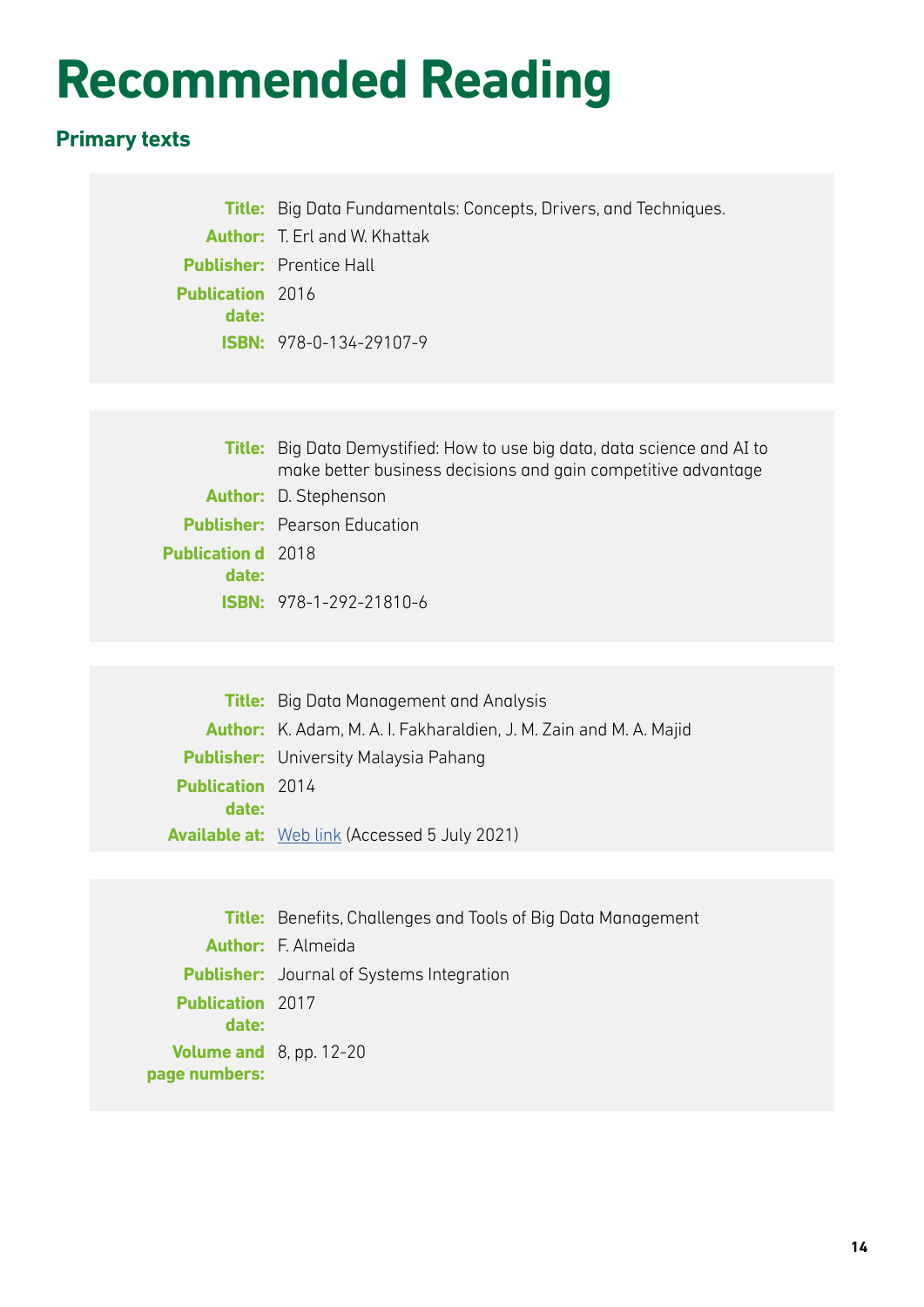**Title:** NoSQL Distilled: A Brief Guide to the Emerging World of Polyglot Persistence **Author:** P. J. Sadalage and M. Fowler **Publisher:** RR Donnelley **Publication**  2013 **date: ISBN:** 978-0-321-82662-6

#### **Additional texts**

**Title:** Principles of Database Management: Practical Guide to Storing, Managing and Analyzing Big and Small Data **Author:** W. Lemahieu, S. vanden Broucke and B. Baesens **Publisher:** Cambridge University Press **Publication**  2018 **date: ISBN:** 978-1-107-18612-5

**Title:** Big Data Management and Processing **Author:** K.-C. Li, H. Jiang and A. Y. Zomaya **Publisher:** CRC Press **Publication**  2017 **date: ISBN:** 978-1-498-76807-8

**Title:** Big Data Analytics. Tools and Technology for Effective Planning **Author:** A. K. Somani and G. C. Deka **Publisher:** CRC Press **Publication**  2018 **date: ISBN:** 978-1-138-03239-2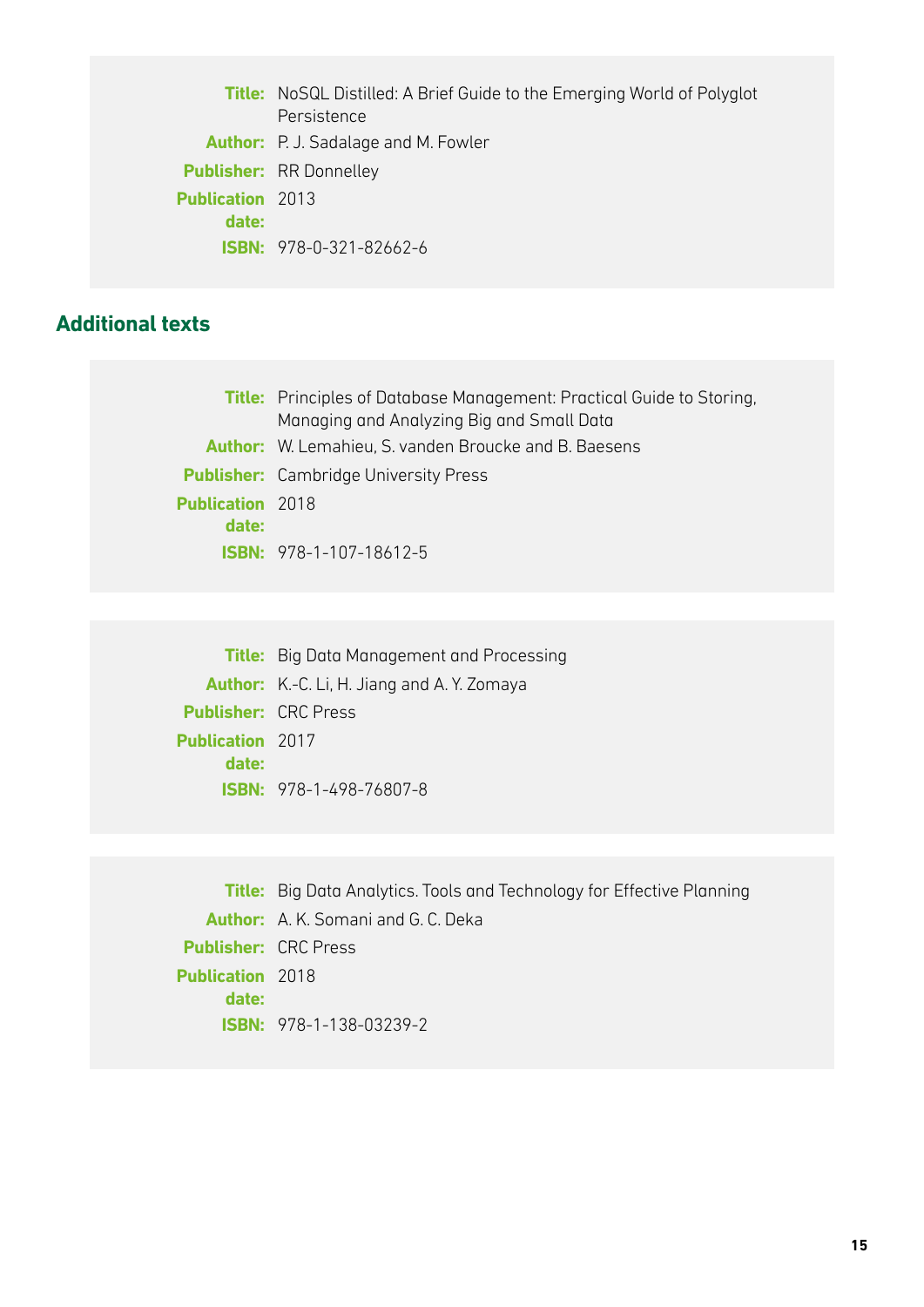#### **Online resources**

**Title:** HDFS Architecture **Author:** Apache Hadoop **Publication**  2019 **date: Available at:** [Web link](https://hadoop.apache.org/docs/r3.2.1/hadoop-project-dist/hadoop-hdfs/HdfsDesign.html) (Accessed 5 July 2021)

**Title:** Apache Hadoop YARN **Author:** Apache Hadoop **Publication**  2019 **date: Available at:** [Web link](https://hadoop.apache.org/docs/r3.2.1/hadoop-yarn/hadoop-yarn-site/YARN.html) (Accessed 5 July 2021)

|                         | <b>Title:</b> Big Data Management                    |
|-------------------------|------------------------------------------------------|
|                         | <b>Author:</b> Datamation                            |
| <b>Publication</b> 2017 |                                                      |
| date:                   |                                                      |
|                         | <b>Available at:</b> Web link (Accessed 5 July 2021) |

|                         | <b>Title:</b> Hadoop Streaming                       |
|-------------------------|------------------------------------------------------|
|                         | <b>Author:</b> Apache Hadoop                         |
| <b>Publication</b> 2019 |                                                      |
| date:                   |                                                      |
|                         | <b>Available at:</b> Web link (Accessed 5 July 2021) |

**Title:** simpleR – Using R for Introductory Statistics **Author:** J. Verzani **Publication**  2002 **date: Available at:** [Web link](https://cran.r-project.org/doc/contrib/Verzani-SimpleR.pdf) (Accessed 5 July 2021)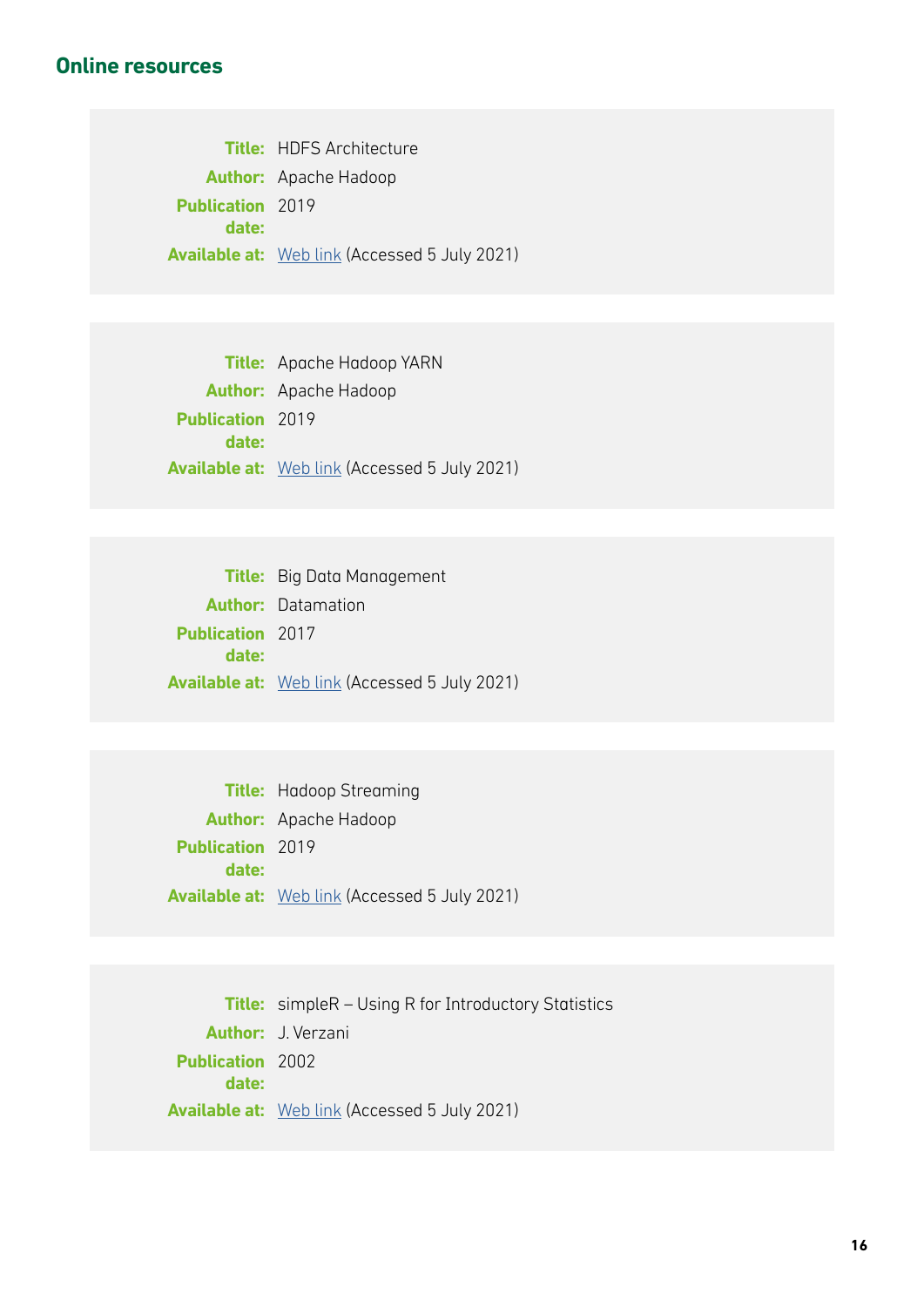# **Using BCS Books**

Accredited Training Organisations may include excerpts from BCS books in the course materials. If you wish to use excerpts from the books you will need a license from BCS. To request a license, please contact the Head of Publishing at BCS outlining the material you wish to copy and its intended use.

### **Document Change History**

Any changes made to the syllabus shall be clearly documented with a change history log. This shall include the latest version number, date of the amendment and changes made. The purpose is to identify quickly what changes have been made.

#### **Version Number Changes Made**

Version 1.0 July 2021

Document Creation